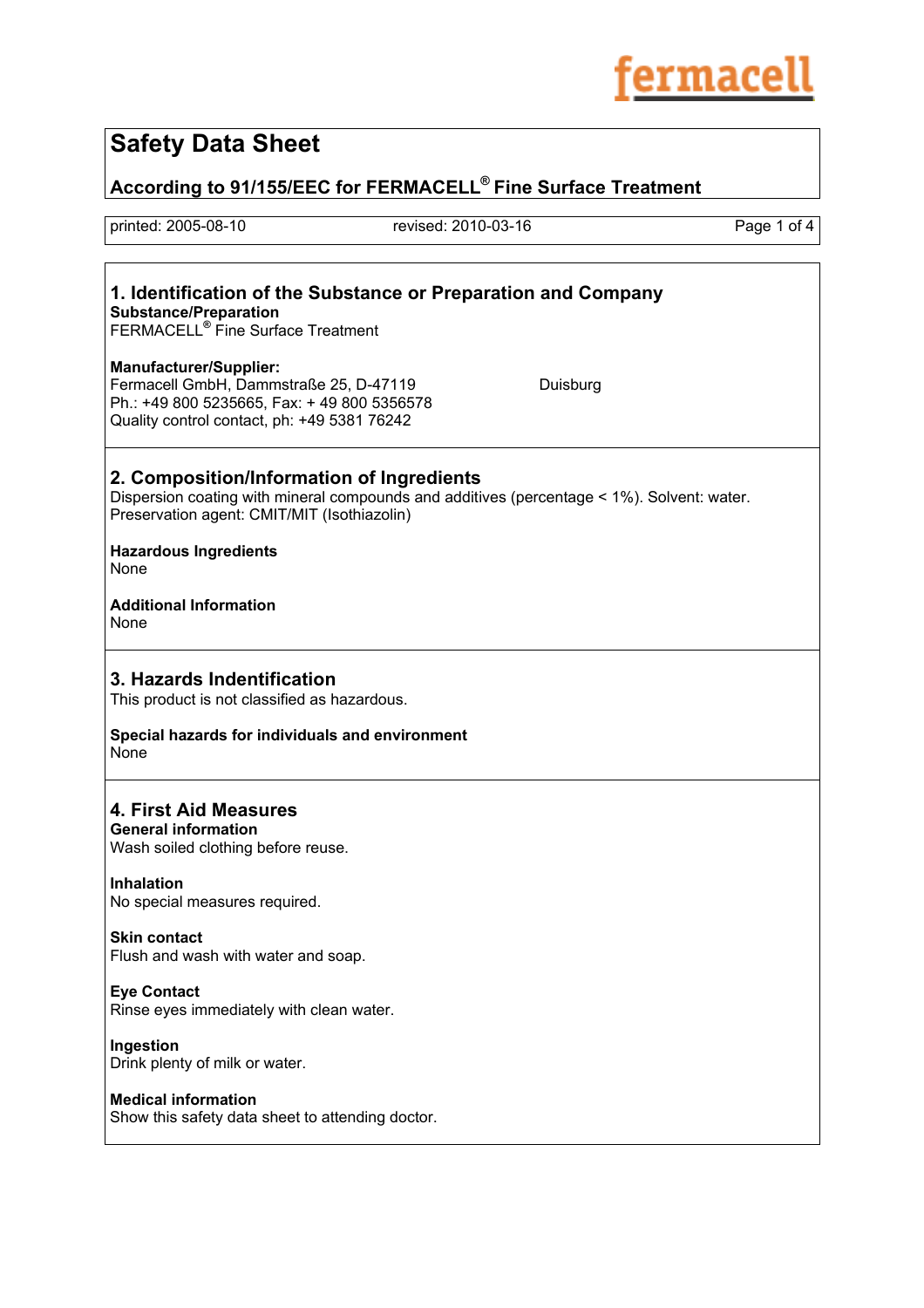

### **5. Fire Fighting Measures**

#### **Non combustible**

All fire extinguishers are suitable media, observing normal fire fighting practices.

#### **Unsuitable fire extinguishing media**  None

#### **Substance hazards, hazardous combustion products or resultant gases** None

#### **Protective clothing when extinguishing fire**

In closed rooms wear self-contained breathing apparatus.

### **Additional information**

None

### **6. Accidental Release Measures**

#### **Cleaning/absorption measures**

Clean small amounts with plenty of water, for bigger quantities use manual handling techniques.

### **7. Handling and Storage**

#### **Handling**

Avoid contact with clothing, skin and eyes. No further special measures required.

#### **Storage**

Store separate from foods. Keep the containers tightly sealed. Store in a frost-free dry environment ( $> 5^{\circ}$ ). Protect against heat and direct sunlight ( $\leq 25^{\circ}$ ).

### **8. Exposure Controls/Personnel Protection**

**Occupational exposure limits** 

None

#### **Personal protection**

Observe general protective and hygiene precautions.

### **Respiratory protection**

Not applicable

| 9. Physical and Chemical Properties<br>Appearance:<br>Odour:                                                                                                  | paste<br>mild                                                                   | Colour:<br>Change of state:                                                           | white<br>none                                               |
|---------------------------------------------------------------------------------------------------------------------------------------------------------------|---------------------------------------------------------------------------------|---------------------------------------------------------------------------------------|-------------------------------------------------------------|
| from ca. $100^\circ$ separation of water<br><b>Thermal decomposition:</b><br>from ca. 1000°C decomposition into CO <sub>2</sub> und H <sub>2</sub> O possible |                                                                                 |                                                                                       |                                                             |
| <b>Flash point:</b><br><b>Spontaneous ignition:</b><br><b>Oxidizing properties:</b><br><b>Density:</b><br>Solubility:                                         | not applicable<br>not applicable<br>none<br>ca. 1,2 kg/l<br>miscible with water | Ignitability:<br><b>Explosion hazard:</b><br>Vapour pressure<br>pH (100 g/l $H_2O$ ): | not applicable<br>not applicable<br>not applicable<br>ca. 9 |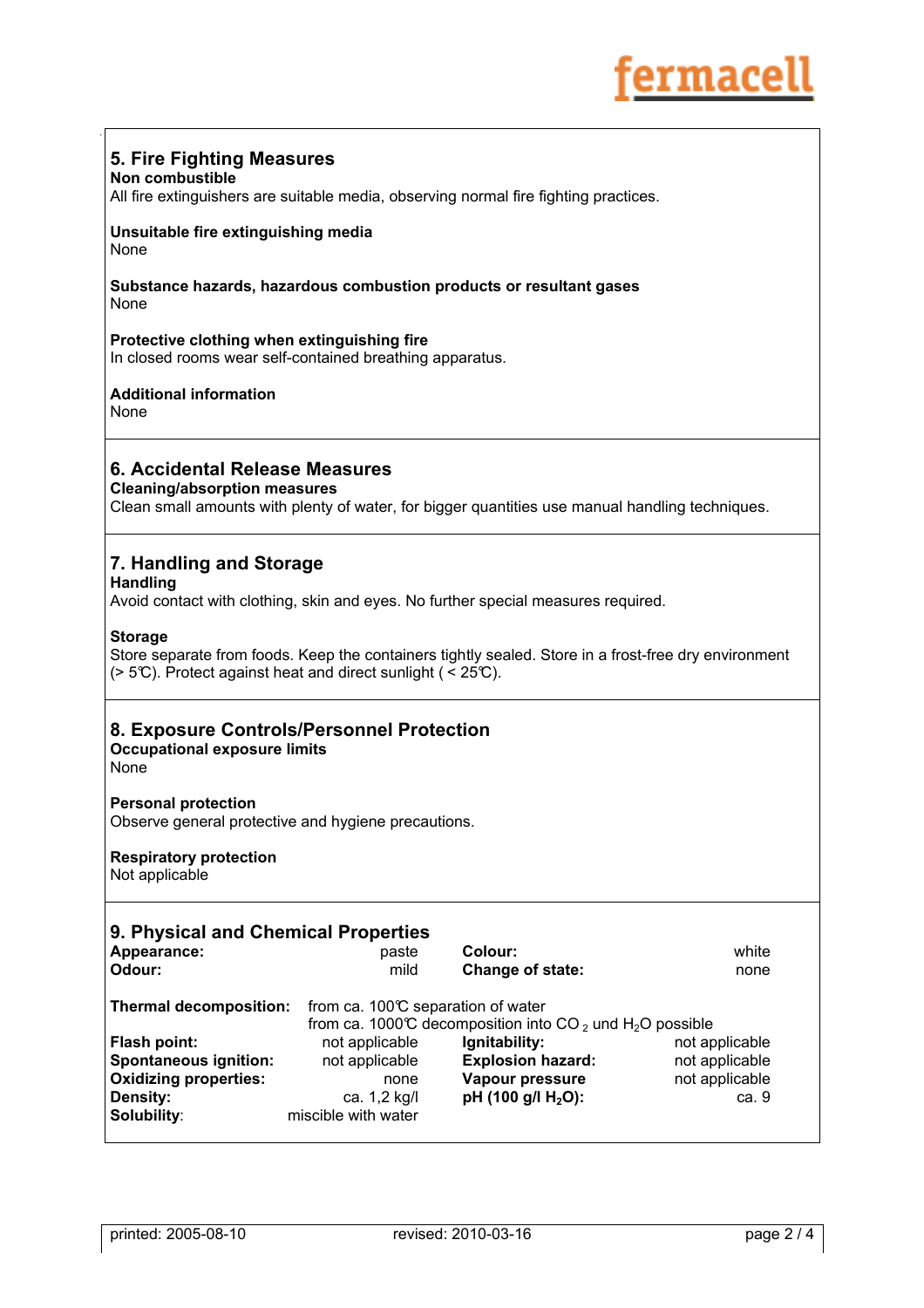### **10. Stability and Reactivity**

**Special physical conditions to be avoided**  No hazardous reactions known.

**Incompatible materials**  Not known

**Hazardous decomposition products**  none

### **11. Toxicological Information**

No known acute toxicological effects.

#### **Personal contact**

Direct contact may cause eye irritation. Allergic reaction to preservative CMIT/MIT (isothiazolin) possible.

### **12. Ecological Information**

Product with no known adverse environmental effects.

## **13. Dipsosal Considerations**

### **Product**

Dispose as building site rubble or household waste at an authorized landfill site in accordance with local waste management regulations.

#### **Packaging**

Product should be used without residue. Completely empty containers may be recycled. Observe local waste management regulations.

#### **14. Transport Information**

Not classified as hazardous for transport according to national and international transport regulations.

# **15. Regulatory Information**

### **Designation under EEC directives**

FERMACELL® Fine surface Treatment is not classified as hazardous under the EEC directive 67/548 for the classification, packaging and labelling of hazardous substances (as amended by EEC directive 93/21).

#### **National Regulations**

FERMACELL® Fine surface Treatment is not classified as a notifiable material under the Ordinance on Hazardous Material.

The product is not considered as hazardous waste material according to the Waste Disposal Regulations.